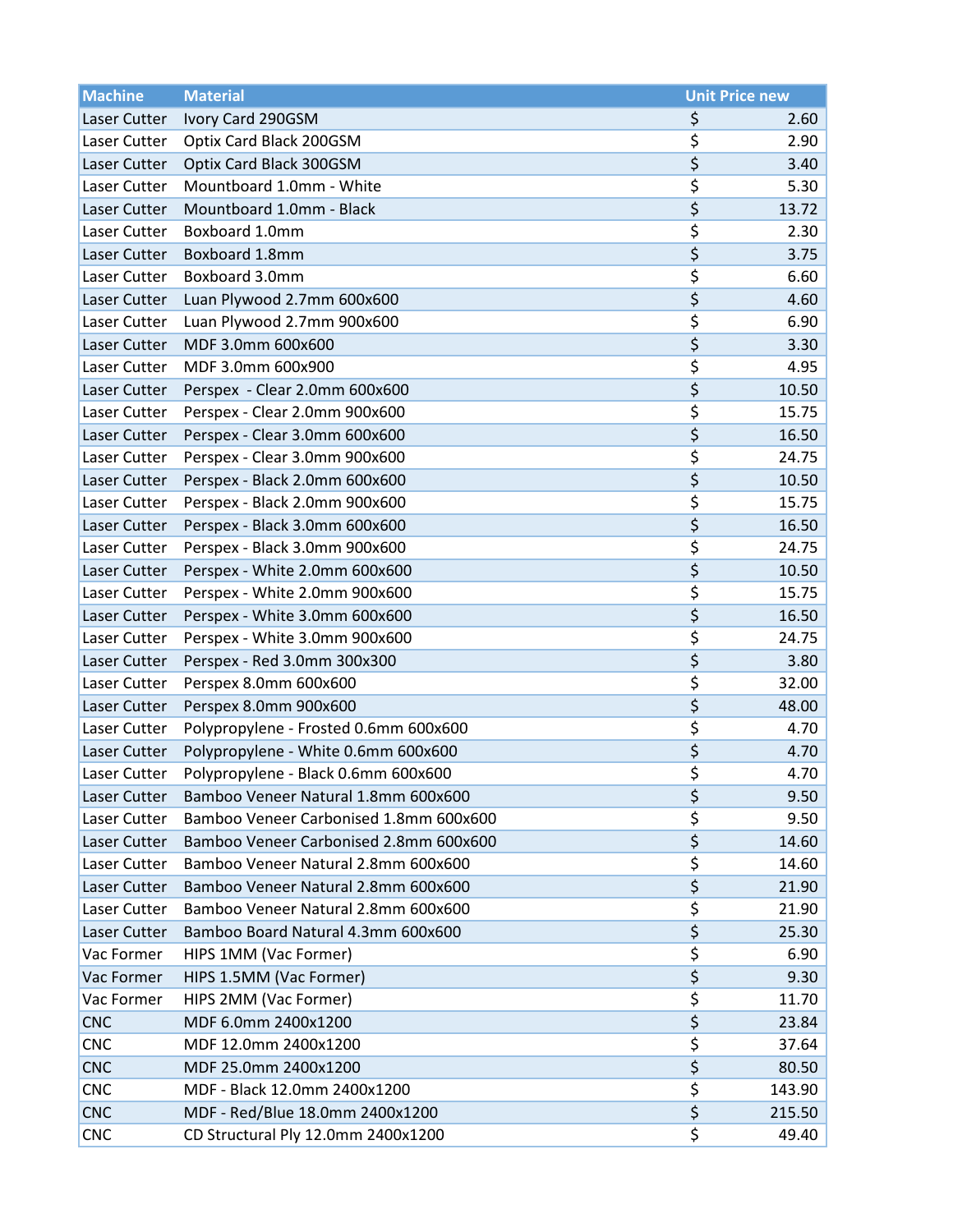| <b>CNC</b>         | CD Non Structural Ply 12.0mm 2400x1200                    | \$                                  | 43.56  |
|--------------------|-----------------------------------------------------------|-------------------------------------|--------|
| <b>CNC</b>         | CD Non Structural Ply 19.0mm 2400x1200                    | \$                                  | 72.60  |
| <b>CNC</b>         | Film faced Plywood 12mm 2400x1200                         | \$                                  | 95.29  |
| <b>CNC</b>         | Film faced Plywood 18mm 2400x1200                         | \$                                  | 111.91 |
| <b>CNC</b>         | Film faced Plywood 24mm 2400x1200                         | \$                                  | 274.61 |
| <b>CNC</b>         | Maxi Ply Birch Plywood 12mm 2400x1200                     | \$                                  | 180.00 |
| <b>CNC</b>         | Maxi Ply Birch Plywood 15mm 2400x1200                     | \$                                  | 218.00 |
| <b>CNC</b>         | Maxi Ply Birch Plywood 18mm 2400x1200                     | \$                                  | 250.00 |
| <b>CNC</b>         | Film-faced Furniture Grade Plywood 12mm 2400x1200 (White) | \$                                  | 103.66 |
| <b>CNC</b>         | Furniture Grade Plywood 12mm 2400x1200                    | \$                                  | 205.44 |
| <b>CNC</b>         | Furniture Grade Plywood 15mm 2400x1200                    | $\overline{\boldsymbol{\zeta}}$     | 229.64 |
| <b>CNC</b>         | Furniture Grade Plywood 18mm 2400x1200                    | \$                                  | 244.19 |
| <b>CNC</b>         | Furniture Grade Plywood 24mm 2400x1200                    | \$                                  | 360.43 |
| <b>CNC</b>         | XPS Extruded Polystyrene 25mm 2500x600                    | \$                                  | 42.24  |
| <b>CNC</b>         | XPS Extruded Polystyrene 50mm 2500x600                    | \$                                  | 62.04  |
| <b>CNC</b>         | XPS Extruded Polystyrene 75mm 2500x1200                   | \$                                  | 171.60 |
| <b>CNC</b>         | XPS Extruded Polystyrene 100mm 2500x600                   | \$                                  | 128.04 |
| <b>CNC</b>         | Styrodur 30mm 2400x600                                    | \$                                  | 41.25  |
| <b>CNC</b>         | Styrodur 50mm 2400x600                                    | \$                                  | 62.15  |
| <b>CNC</b>         | Styrodur 75mm 2400x600                                    | \$                                  | 94.90  |
| <b>CNC</b>         | Polystyrene H Grade 100mm 2400 x 1200                     | \$                                  | 157.80 |
| <b>CNC</b>         | Polystyrene H Grade 200mm 2400 x 1200                     | \$                                  | 326.70 |
| <b>CNC</b>         | Polystyrene H Grade 300mm 300 x 450                       | $\overline{\boldsymbol{\zeta}}$     | 25.30  |
| <b>CNC</b>         | Aluminium Sheet 0.6mm 2400x1200                           | \$                                  | 48.00  |
| <b>CNC</b>         | Aluminium Sheet 0.8mm 2400x1200                           | \$                                  | 60.00  |
| <b>CNC</b>         | Aluminium Sheet 1.2mm 2400x1200                           | \$                                  | 80.40  |
| <b>CNC</b>         | Aluminium Sheet 1.6mm 2400x1200                           | \$                                  | 110.70 |
| <b>CNC</b>         | Aluplas Gloss 3.0mm 2440x1220                             | \$                                  | 85.80  |
| <b>CNC</b>         | Alucobond (Colour) 3.0mm 2400x1200                        | \$                                  | 155.00 |
| <b>CNC</b>         | Alucobond (White) 3.0mm 2400x1200                         | \$                                  | 155.00 |
| <b>CNC</b>         | Alucobond 4.0mm 2400x1200                                 | \$                                  | 155.00 |
| <b>CNC</b>         | Alucobond (White) 4.0mm 2400x1200                         | \$                                  | 155.00 |
| <b>CNC</b>         | Perspex 10.0mm 2400x1200                                  | \$                                  | 356.40 |
| <b>CNC</b>         | Renshape BM 5185 50.0mm 1500x500                          | \$                                  | 412.80 |
| <b>CNC</b>         | Melamine 18.0mm 3000x1800                                 | \$                                  | 78.00  |
| Metal Laser        | Mild Steel Sheet 0.6x1200x1200                            | \$                                  | 18.90  |
| Metal Laser        | Mild Steel Sheet 1.2x1200x1200                            | $\overline{\xi}$                    | 36.50  |
| Metal Laser        | Mild Steel Sheet 2.0x1200x1200                            | \$                                  | 57.30  |
| Metal Laser        | Mild Steel Sheet 3.0x1200x1200                            | $\overline{\boldsymbol{\zeta}}$     | 90.83  |
| Metal Laser        | Mild Steel Sheet 4.0x1200x1200                            | \$                                  | 106.04 |
| Metal Laser        | Mild Steel Tube 12.7Dx1.6x760                             | $\overline{\boldsymbol{\varsigma}}$ | 2.70   |
| Metal Laser        | Mild Steel Tube 25.4Dx1.6x750                             | \$                                  | 4.15   |
| <b>Metal Laser</b> | Mild Steel Tube 50.8Dx1.6x750                             | \$                                  | 7.40   |
| Metal Laser        | Mild Steel Tube 101.6Dx1.6x750                            | \$                                  | 21.55  |
| Metal Laser        | Stainless Steel Sheet 0.9x1200x1200                       | \$                                  | 123.75 |
| Metal Laser        | Stainless Steel Sheet 1.2x1200x1200                       | \$                                  | 158.20 |
| Metal Laser        | Stainless Steel Sheet 2.0x1200x1200                       | \$                                  | 295.05 |